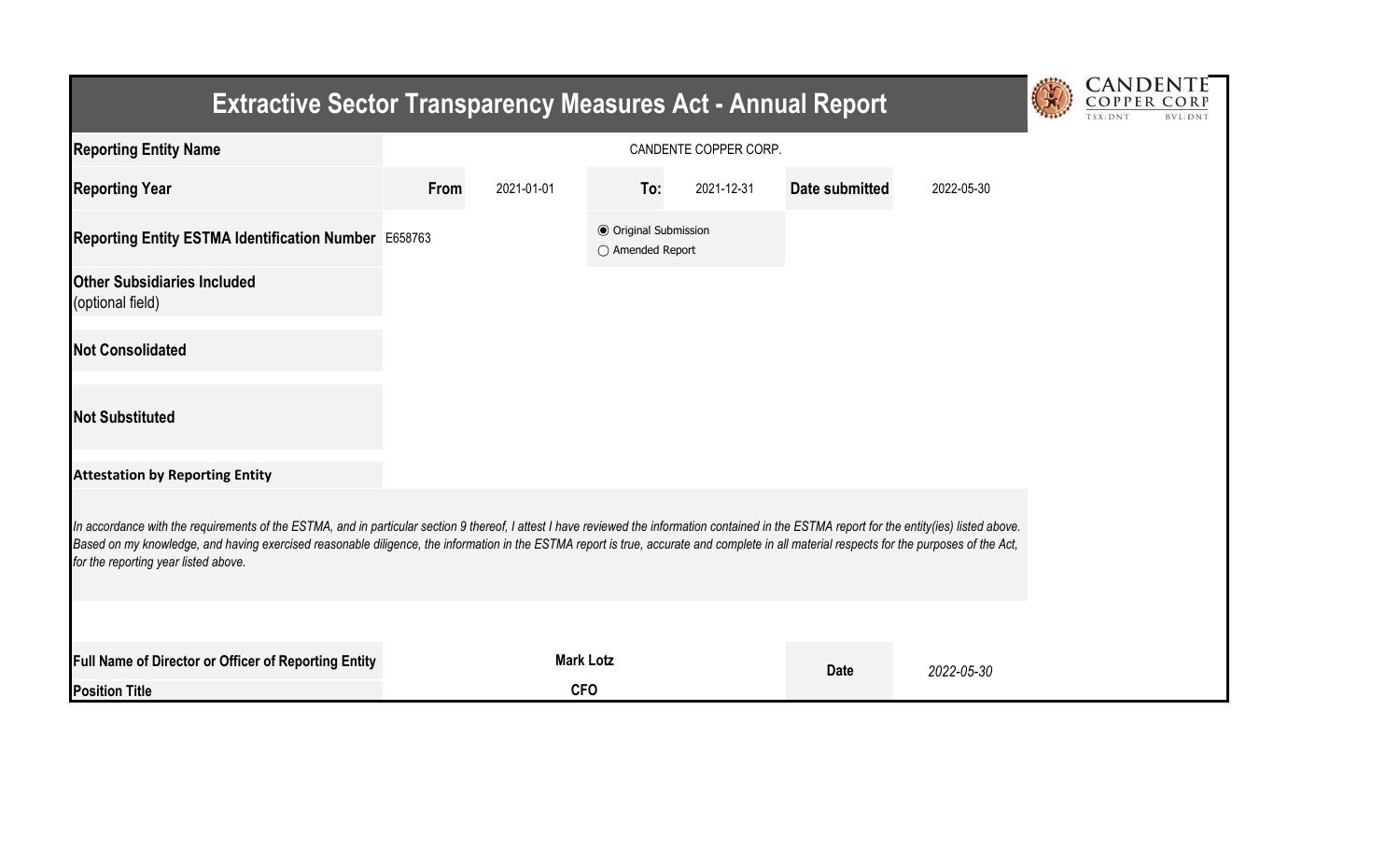| Extractive Sector Transparency Measures Act - Annual Report                                                                                                                      |                          |                                                                                 |                                         |            |         |                                |                |                  |                                               |                                      |                                                                                                           |  |
|----------------------------------------------------------------------------------------------------------------------------------------------------------------------------------|--------------------------|---------------------------------------------------------------------------------|-----------------------------------------|------------|---------|--------------------------------|----------------|------------------|-----------------------------------------------|--------------------------------------|-----------------------------------------------------------------------------------------------------------|--|
| <b>Reporting Year</b><br><b>Reporting Entity Name</b><br><b>Reporting Entity ESTMA</b><br><b>Identification Number</b><br><b>Subsidiary Reporting Entities (if</b><br>necessary) | From:                    | 2021-01-01                                                                      | To:<br>CANDENTE COPPER CORP.<br>E658763 | 2021-12-31 |         | Currency of the Report CAD     |                |                  |                                               |                                      |                                                                                                           |  |
|                                                                                                                                                                                  | <b>Payments by Payee</b> |                                                                                 |                                         |            |         |                                |                |                  |                                               |                                      |                                                                                                           |  |
| <b>Country</b>                                                                                                                                                                   | Payee Name <sup>1</sup>  | Departments, Agency, etc<br>within Payee that Received<br>Payments <sup>2</sup> | <b>Taxes</b>                            | Royalties  | Fees    | <b>Production Entitlements</b> | <b>Bonuses</b> | <b>Dividends</b> | Infrastructure<br><b>Improvement Payments</b> | <b>Total Amount paid to</b><br>Payee | Notes <sup>34</sup>                                                                                       |  |
| Peru                                                                                                                                                                             | Government of Peru       | Geological Mining and<br>Metallurgical Institute -<br>INGEMMET                  | 25,399                                  |            | 135,058 |                                |                |                  |                                               |                                      | Payments were made in USD and<br>160,457 converted at the average exchange<br>rate for 2021 of 1.2535 CAD |  |
|                                                                                                                                                                                  |                          |                                                                                 |                                         |            |         |                                |                |                  |                                               |                                      |                                                                                                           |  |
|                                                                                                                                                                                  |                          |                                                                                 |                                         |            |         |                                |                |                  |                                               |                                      |                                                                                                           |  |
|                                                                                                                                                                                  |                          |                                                                                 |                                         |            |         |                                |                |                  |                                               |                                      |                                                                                                           |  |
|                                                                                                                                                                                  |                          |                                                                                 |                                         |            |         |                                |                |                  |                                               |                                      |                                                                                                           |  |
|                                                                                                                                                                                  |                          |                                                                                 |                                         |            |         |                                |                |                  |                                               |                                      |                                                                                                           |  |
|                                                                                                                                                                                  |                          |                                                                                 |                                         |            |         |                                |                |                  |                                               |                                      |                                                                                                           |  |
|                                                                                                                                                                                  |                          |                                                                                 |                                         |            |         |                                |                |                  |                                               |                                      |                                                                                                           |  |
|                                                                                                                                                                                  |                          |                                                                                 |                                         |            |         |                                |                |                  |                                               |                                      |                                                                                                           |  |
|                                                                                                                                                                                  |                          |                                                                                 |                                         |            |         |                                |                |                  |                                               |                                      |                                                                                                           |  |
|                                                                                                                                                                                  |                          |                                                                                 |                                         |            |         |                                |                |                  |                                               |                                      |                                                                                                           |  |
|                                                                                                                                                                                  |                          |                                                                                 |                                         |            |         |                                |                |                  |                                               |                                      |                                                                                                           |  |
|                                                                                                                                                                                  |                          |                                                                                 |                                         |            |         |                                |                |                  |                                               |                                      |                                                                                                           |  |
|                                                                                                                                                                                  |                          |                                                                                 |                                         |            |         |                                |                |                  |                                               |                                      |                                                                                                           |  |
|                                                                                                                                                                                  |                          |                                                                                 |                                         |            |         |                                |                |                  |                                               |                                      |                                                                                                           |  |
|                                                                                                                                                                                  |                          |                                                                                 |                                         |            |         |                                |                |                  |                                               |                                      |                                                                                                           |  |
|                                                                                                                                                                                  |                          |                                                                                 |                                         |            |         |                                |                |                  |                                               |                                      |                                                                                                           |  |
|                                                                                                                                                                                  |                          |                                                                                 |                                         |            |         |                                |                |                  |                                               |                                      |                                                                                                           |  |
| <b>Additional Notes:</b>                                                                                                                                                         |                          |                                                                                 |                                         |            |         |                                |                |                  |                                               |                                      |                                                                                                           |  |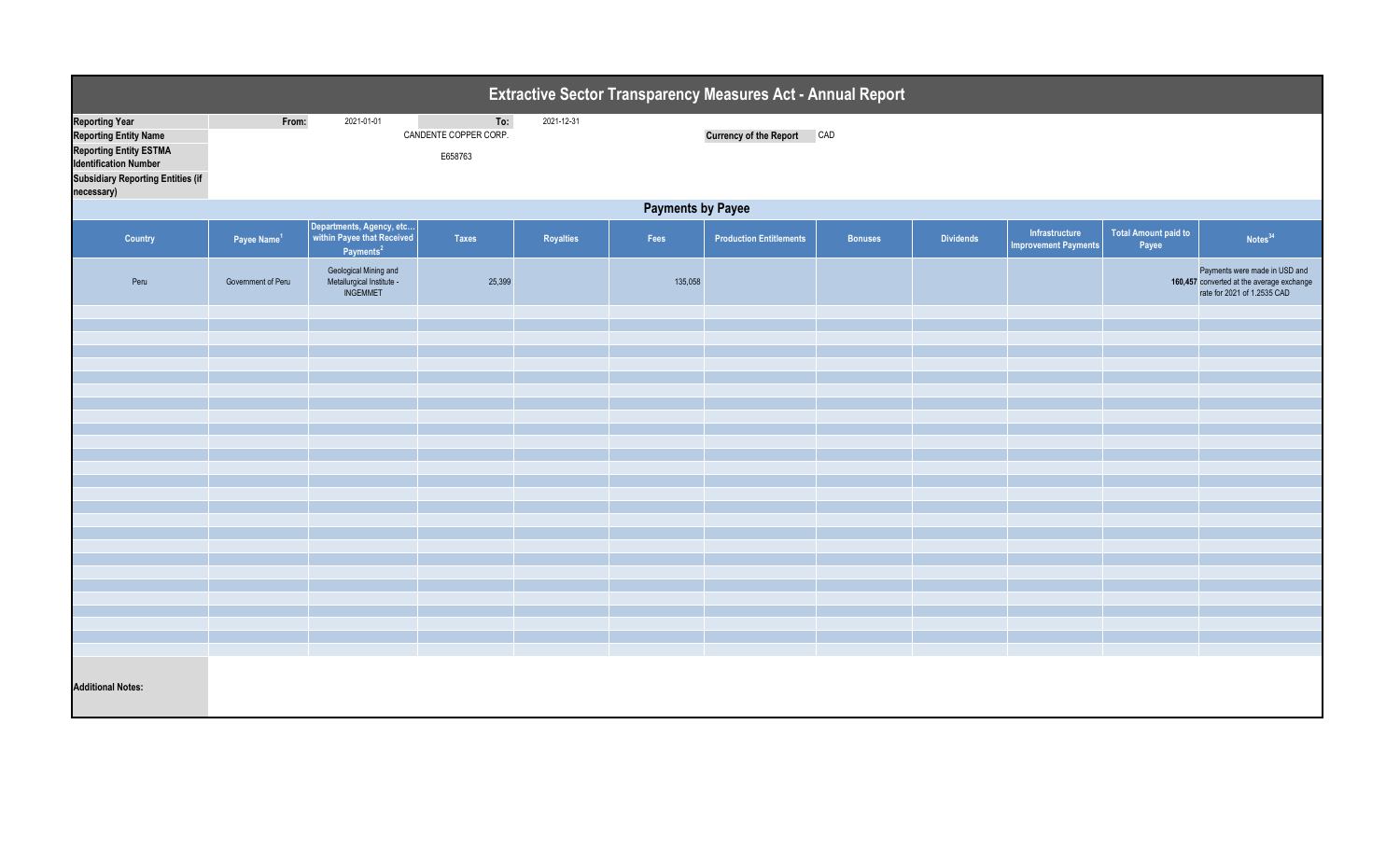|                                                                                                                                                                                  |                            |              |                                         |            | <b>Extractive Sector Transparency Measures Act - Annual Report</b> |                                   |                  |                                               |                                        |                                                                                                      |  |  |  |
|----------------------------------------------------------------------------------------------------------------------------------------------------------------------------------|----------------------------|--------------|-----------------------------------------|------------|--------------------------------------------------------------------|-----------------------------------|------------------|-----------------------------------------------|----------------------------------------|------------------------------------------------------------------------------------------------------|--|--|--|
| <b>Reporting Year</b><br><b>Reporting Entity Name</b><br><b>Reporting Entity ESTMA</b><br><b>Identification Number</b><br><b>Subsidiary Reporting Entities (if</b><br>necessary) | From:                      | 2021-01-01   | To:<br>CANDENTE COPPER CORP.<br>E658763 | 2021-12-31 |                                                                    | <b>Currency of the Report CAD</b> |                  |                                               |                                        |                                                                                                      |  |  |  |
|                                                                                                                                                                                  | <b>Payments by Project</b> |              |                                         |            |                                                                    |                                   |                  |                                               |                                        |                                                                                                      |  |  |  |
| Country                                                                                                                                                                          | Project Name <sup>1</sup>  | <b>Taxes</b> | Royalties                               | Fees       | <b>Production Entitlements</b>                                     | <b>Bonuses</b>                    | <b>Dividends</b> | Infrastructure<br><b>Improvement Payments</b> | <b>Total Amount paid by</b><br>Project | Notes <sup>23</sup>                                                                                  |  |  |  |
| Peru                                                                                                                                                                             | Cañariaco                  | 18,630       |                                         | 108,619    |                                                                    |                                   |                  |                                               | 127,249                                | Payments were made in<br>USD and converted at the<br>average exchange rate for<br>2021 of 1.2535 CAD |  |  |  |
| Peru                                                                                                                                                                             | Arikepay                   | 6,769        |                                         | 26,439     |                                                                    |                                   |                  |                                               | 33,208                                 | Payments were made in<br>USD and converted at the<br>average exchange rate for<br>2021 of 1.2535 CAD |  |  |  |
|                                                                                                                                                                                  |                            |              |                                         |            |                                                                    |                                   |                  |                                               |                                        |                                                                                                      |  |  |  |
|                                                                                                                                                                                  |                            |              |                                         |            |                                                                    |                                   |                  |                                               |                                        |                                                                                                      |  |  |  |
|                                                                                                                                                                                  |                            |              |                                         |            |                                                                    |                                   |                  |                                               |                                        |                                                                                                      |  |  |  |
|                                                                                                                                                                                  |                            |              |                                         |            |                                                                    |                                   |                  |                                               |                                        |                                                                                                      |  |  |  |
|                                                                                                                                                                                  |                            |              |                                         |            |                                                                    |                                   |                  |                                               |                                        |                                                                                                      |  |  |  |
|                                                                                                                                                                                  |                            |              |                                         |            |                                                                    |                                   |                  |                                               |                                        |                                                                                                      |  |  |  |
|                                                                                                                                                                                  |                            |              |                                         |            |                                                                    |                                   |                  |                                               |                                        |                                                                                                      |  |  |  |
|                                                                                                                                                                                  |                            |              |                                         |            |                                                                    |                                   |                  |                                               |                                        |                                                                                                      |  |  |  |
|                                                                                                                                                                                  |                            |              |                                         |            |                                                                    |                                   |                  |                                               |                                        |                                                                                                      |  |  |  |
|                                                                                                                                                                                  |                            |              |                                         |            |                                                                    |                                   |                  |                                               |                                        |                                                                                                      |  |  |  |
|                                                                                                                                                                                  |                            |              |                                         |            |                                                                    |                                   |                  |                                               |                                        |                                                                                                      |  |  |  |
|                                                                                                                                                                                  |                            |              |                                         |            |                                                                    |                                   |                  |                                               |                                        |                                                                                                      |  |  |  |
|                                                                                                                                                                                  |                            |              |                                         |            |                                                                    |                                   |                  |                                               |                                        |                                                                                                      |  |  |  |
|                                                                                                                                                                                  |                            |              |                                         |            |                                                                    |                                   |                  |                                               |                                        |                                                                                                      |  |  |  |
|                                                                                                                                                                                  |                            |              |                                         |            |                                                                    |                                   |                  |                                               |                                        |                                                                                                      |  |  |  |